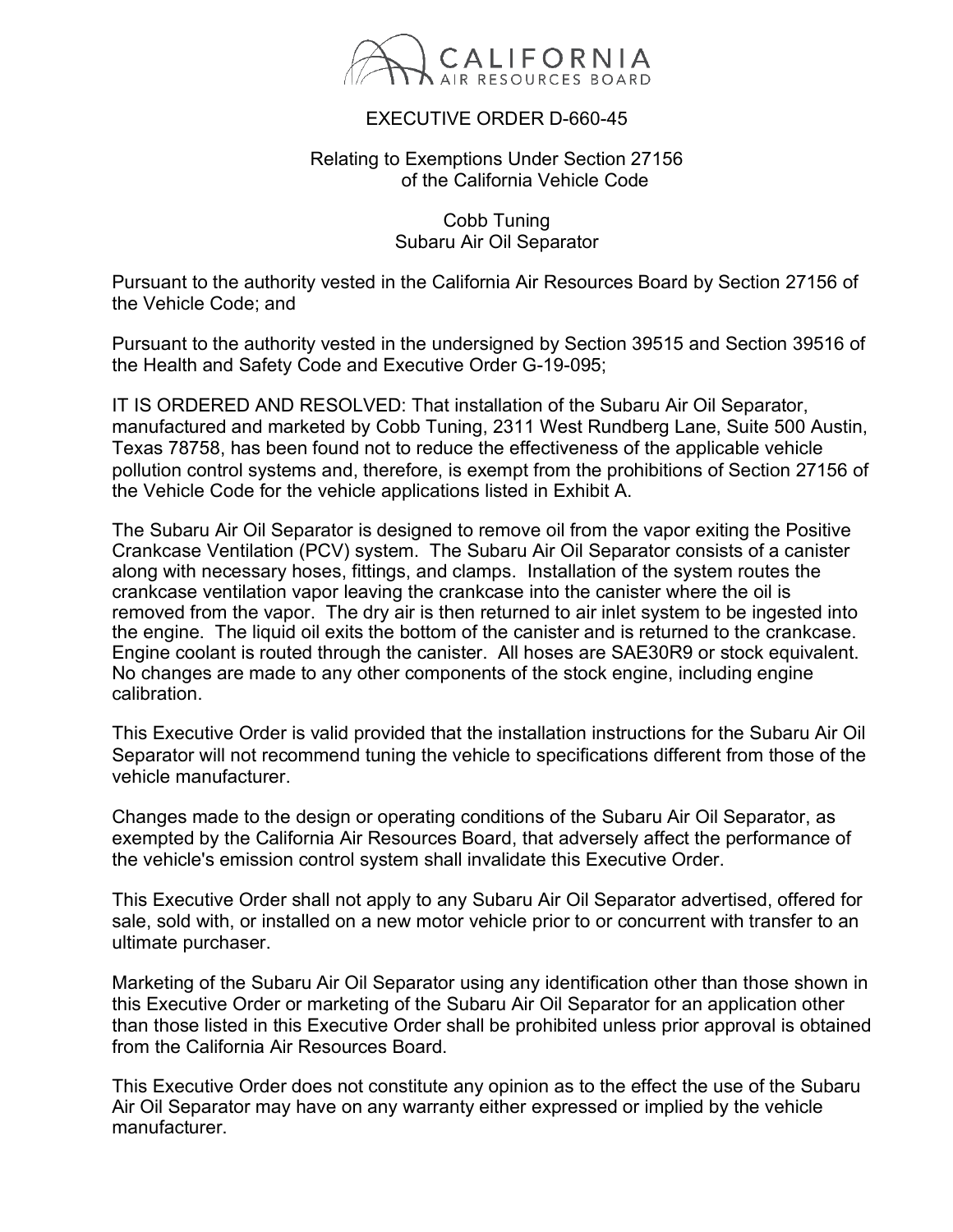Exemption of the Subaru Air Oil Separator shall not be construed as an exemption to sell, offer for sale, or advertise any component of the assembly as individual devices.

This Executive Order is granted based on information submitted by Cobb Tuning, including emissions test data.

The California Air Resources Board reserves the right in the future to review this Executive Order and the exemption provided herein to assure that the exempted add-on or modified part continues to meet the standards and procedures of Title 13, California Code of Regulations, Section 2222, et seq.

THIS EXECUTIVE ORDER DOES NOT CONSTITUTE A CERTIFICATION, ACCREDITATION, APPROVAL, OR ANY OTHER TYPE OF ENDORSEMENT BY THE CALIFORNIA AIR RESOURCES BOARD OF ANY CLAIMS OF THE APPLICANT CONCERNING ANTI-POLLUTION BENEFITS OR ANY ALLEGED BENEFITS OF THE SUBARU AIR OIL SEPARATOR.

No claim of any kind, such as "Approved by the California Air Resources Board", may be made with respect to the action taken herein in any advertising or other oral or written communication.

Violation of any of the above conditions shall be grounds for revocation of this order. The order may be revoked only after a ten-day written notice of intention to revoke the order, in which period the holder of the order may request in writing a hearing to contest the proposed revocation. If a hearing is requested, it shall be held within ten days of receipt of the request and the order may not be revoked until a determination is made after the hearing that grounds for revocation exist.

Executed on this  $\frac{25th}{\text{day of August 2021}}$ .

Kemberly Pryor

<sub>for</sub> Allen Lyons, Chief Emissions Certification and Compliance Division